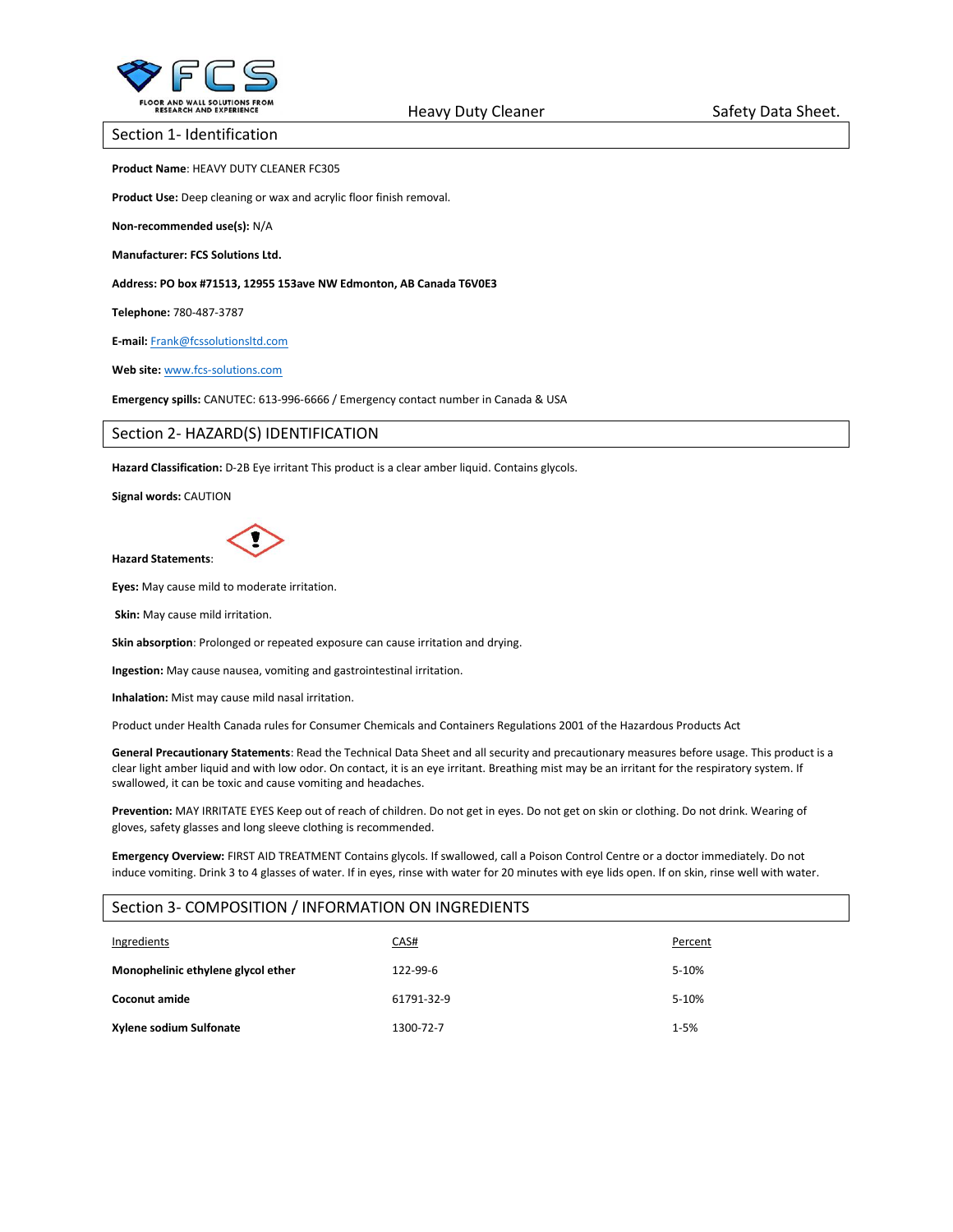

#### Section 4- First aid measures

**Eye:** Immediately flush with warm running water for 20 minutes, holding eyelids open during flushing. If irritation persists, repeat flushing and obtain medical attention immediately.

**Skin:** Immediately flush exposed area with mild soap and water for at least 15 minutes. If irritation persists or if contact has been prolonged, obtain medical attention. Remove contaminated clothing and launder before reuse.

**Inhalation:** Immediately remove the affected victim to fresh air. If symptoms persist, obtain medical attention.

**Ingestion:** Do Not Induce Vomiting. If the person is fully conscious, rinse mouth with water and drink 3 to 4 glasses of water to dilute. Obtain medical attention immediately. Never give anything by mouth if the victim is unconscious, is rapidly losing consciousness or is convulsing.

## Section 5- Fire Fighting Measures

**Flammability:** Not flammable.

**Flash Point**: (oF, oC, PMCC) None.

**Auto-ignition Temperature**: (oF, oC): Not applicable.

**Flame propagation or Burning Rate of Solid Materials**: Not applicable.

**Sensitivity to static discharge**: Not applicable.

**Sensitivity to Mechanical Impact**: Not applicable.

**Extinguishing Media**: Water fog, alcohol foam and dry chemical.

**Unusual Fire and Explosion Hazards**: None.

**Hazardous Decomposition Products**: Oxides of carbon and nitrogen.

## Section 6- Accidental Release Measures

#### **Personal precautions**

Use personal protective equipment. Including but not limiting: safety glasses, rubber or neoprene gloves and long sleeve clothing.

Keep people away from and upwind of spill and/or leak.

Material can create slippery conditions.

#### **Environmental conditions**

Prevent large spills from entering sewers or waterways.

#### **Methods for cleaning-up**

Observe all personal protection equipment recommendations. Ventilate area if odor is unaccommodating.

Collect for disposal. Clean up remaining materials from spill with suitable absorbent. Small spills may be absorbed with non-reactive absorbent (e.g. sand, earth, litter absorbent) and placed in suitable, covered, labeled containers. For large spills, provide diking or other appropriate containment to keep material from spreading. If diked material can be pumped, store recovered material in compatible drums for recovery or disposal.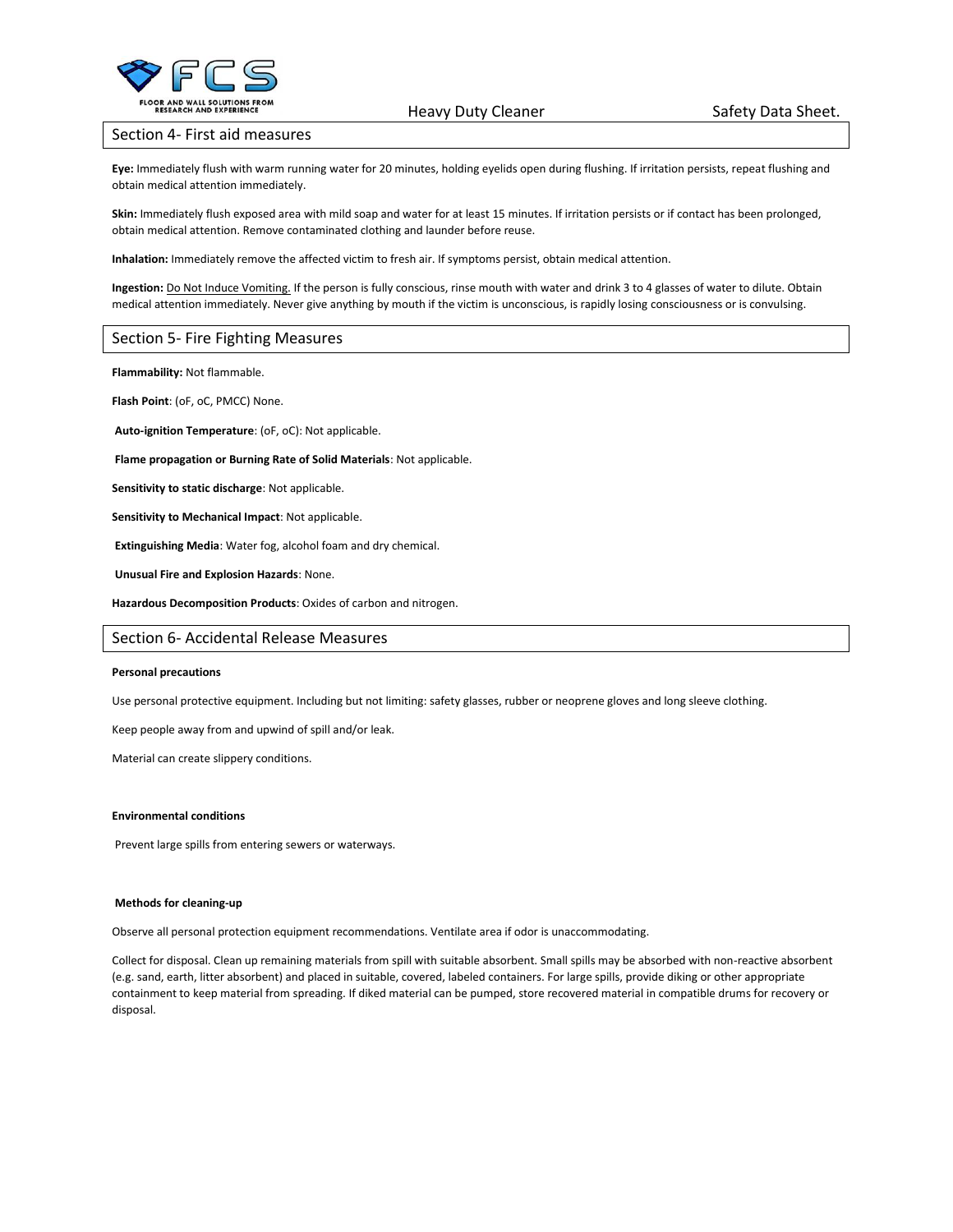

## Section 7- Handling and Storage

## **Handling**

Avoid contact with eyes, skin and clothing. Wash thoroughly after handling. Keep container tightly closed. Do not inhale vapors.

#### **Storage**

## **Keep Out Of Reach Of Children.**

Storage temperature: 10 – 25°C (50 – 80°F)

Keep away from freezing. Product should be stored in a cool, dry place, away from sun light exposure and incompatible materials.

In optimal storage conditions, product shelf life in un-opened bottle is 2 – 3 years from production date.

In optimal storage conditions, product shelf life of remaining content once bottle was opened is a maximum of 2 years from production date.

# Section 8- EXPOSURE CONTROLS / PERSONAL PROTECTION

## **Exposure guidelines**

**Ingredient Regulations Regulations Regulations Value** 

**N/A**

**Exposure Controls**

**Engineering controls**: General ventilation is usually adequate.

**Other protective clothing or equipment**: Eye bath, Safety shower, Full protective clothing.

**Work Hygienic practices:** The usual precaution for the handling of chemicals must be observed.

#### **Individual protective measures**

**Eye protection:** Wear safety glasses or full-face shield.

**Hand protection:** Wear rubber or nitrile gloves.

**Skin protection:** Wear long sleeve clothing.

**Respiratory protection:** Normally not required if good ventilation is maintained. Avoid breathing vapor and/or mist.

## Section 9- PHYSICAL AND CHEMICAL PROPERTIES

**Physical State:** Liquid.

**Color**: Clear amber

**Odor**: Low Solubility in water: Soluble (100% in water)

**Boiling point**: 100oC / 212oF

**Freezing point**: < -3oC PH: 9 – 9.5

**Density**: 1.01 – 1.02 VOC content (g/l): 0 g/l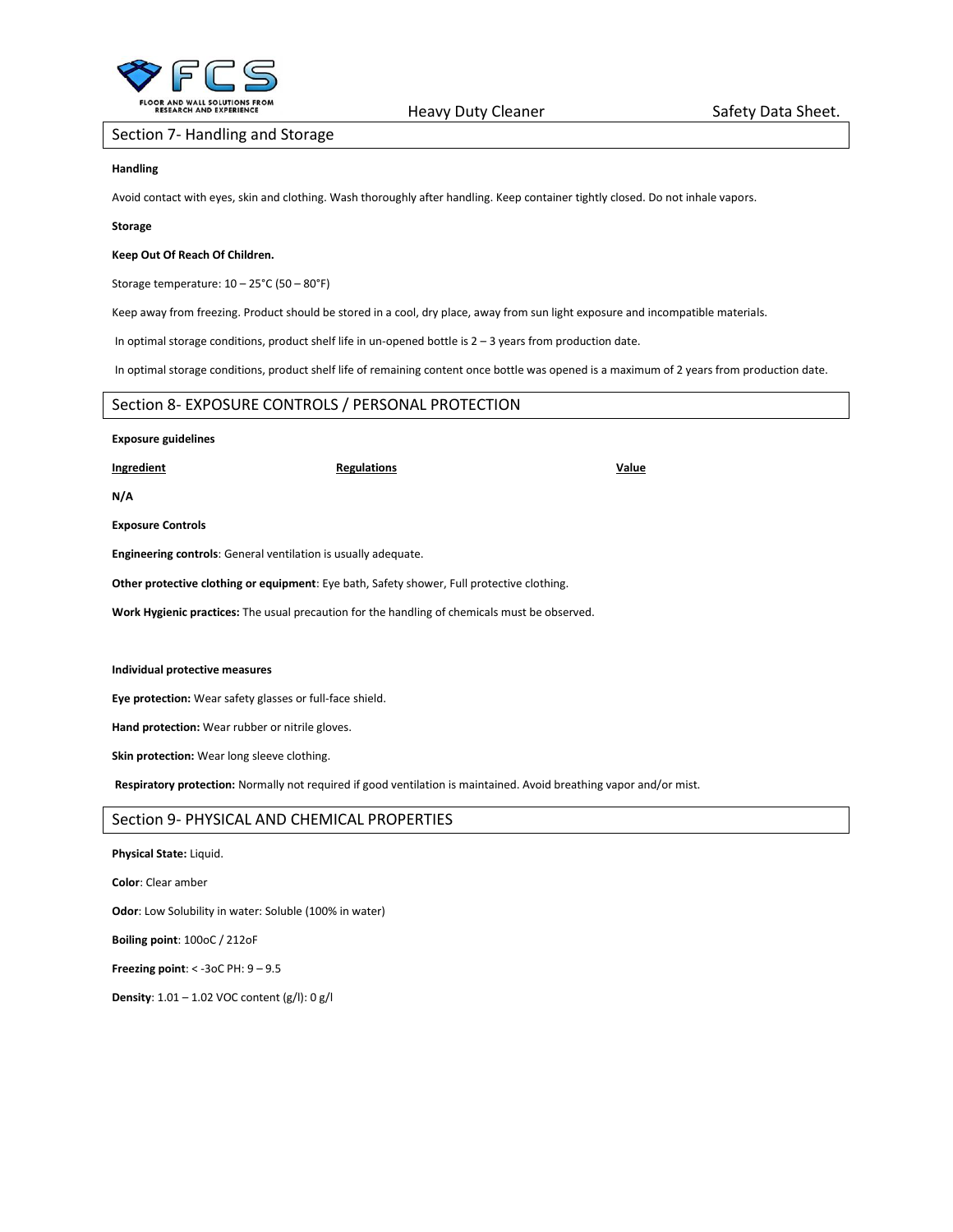

## Section 10- STABILITY AND REACTIVITY

**Hazardous reactions**: none known.

**Stable Conditions to avoid**: Contact with strong acids and oxidizers.

**Hazardous Polymerization**: Will not occur.

**Hazardous Decomposition Products**: Carbon oxides CO and CO2. Nitrogen oxides.

## Section 11- TOXICOLOGICAL INFORMATION

#### **Prolonged / Repeated Exposure:**

**Eye**: May cause irritation to the eyes.

**Skin**: May cause drying and mild irritation.

**Inhalation**: Is not likely to cause respiratory irritation upon contact.

**Ingestion:** May cause nausea, cramps, vomiting and gastrointestinal irritation.

**Carcinogenicity**: Non-Hazardous by WHMIS – OSHA criteria. Not listed by IARC, NTP or ACGIH

**Teratogenicity, Mutagenicity, Reproductive effects**: No known effects.

#### **Monophelinic ethylene glycol ether**

| DL50: > 1400 - 4000 mg/kg (Rat) |  |
|---------------------------------|--|
| DL50: > 2000 mg/kg (Lapin)      |  |
| N/A                             |  |
|                                 |  |
| $DL50:$ > 12500 mg/kg (Rat)     |  |
| N/A                             |  |
| N/A                             |  |
|                                 |  |
| DL50: 5989 mg/kg (Rat)          |  |
| N/A                             |  |
| N/A                             |  |
|                                 |  |

## Section 12- ECOLOGICAL INFORMATION

| Ecotoxicity:                      | LC50 (96hr, fish) > 344 mg/L (rainbow trout).              |
|-----------------------------------|------------------------------------------------------------|
|                                   | LC50 (96hr, Invertebrate) > 500 mg/L (daphnia magna).      |
|                                   | LC50 (96hr, Alga) >500 mg/L.                               |
| Persistance and Biodegradability: | All components are readily biodegradable as per OECD 301E. |
| <b>Bioaccumulative Potential:</b> | N/A                                                        |
| <b>Other Adverse Effects:</b>     | None known.                                                |